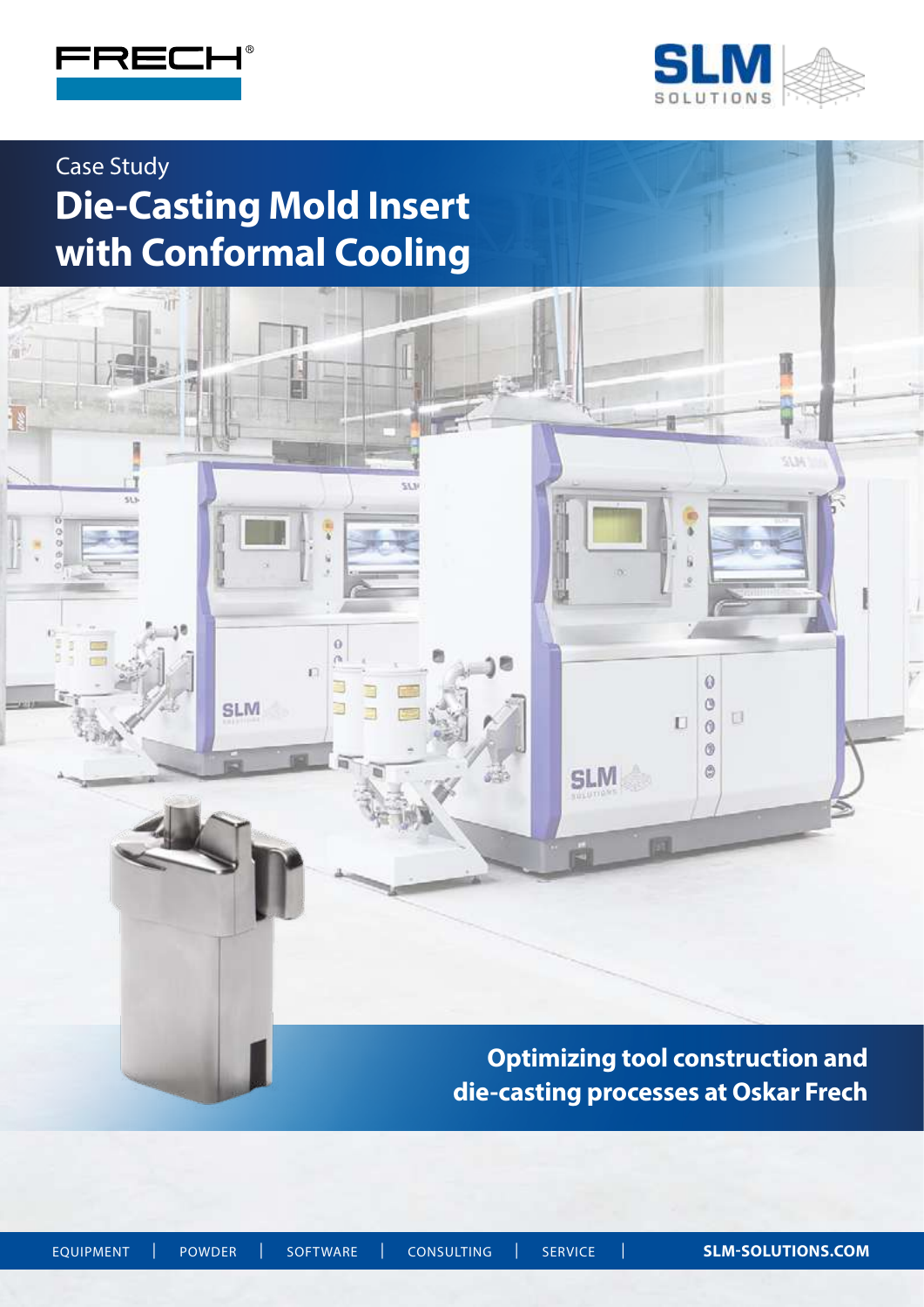# **3D-Printing Success Story**

## **INCREASED SERVICE LIFE**

**with optimized tempering**

# **PROCESS OPTIMIZATION to reduce overall cycle times**

# **60% SHORTER COOLING TIMES through internal cooling channels**

#### **Part Data**

| <b>Designation:</b>     | Core for a die casting mold |
|-------------------------|-----------------------------|
|                         |                             |
| Industry:               | <b>Tooling</b>              |
|                         |                             |
| <b>Material:</b>        | 1.2709                      |
|                         |                             |
| <b>Layer Thickness:</b> | $40 \mu m$                  |
|                         |                             |
| <b>Build Time:</b>      | 1d 7h                       |
|                         |                             |
| <b>Machine:</b>         | <b>SLM</b> <sup>®</sup> 280 |
|                         |                             |

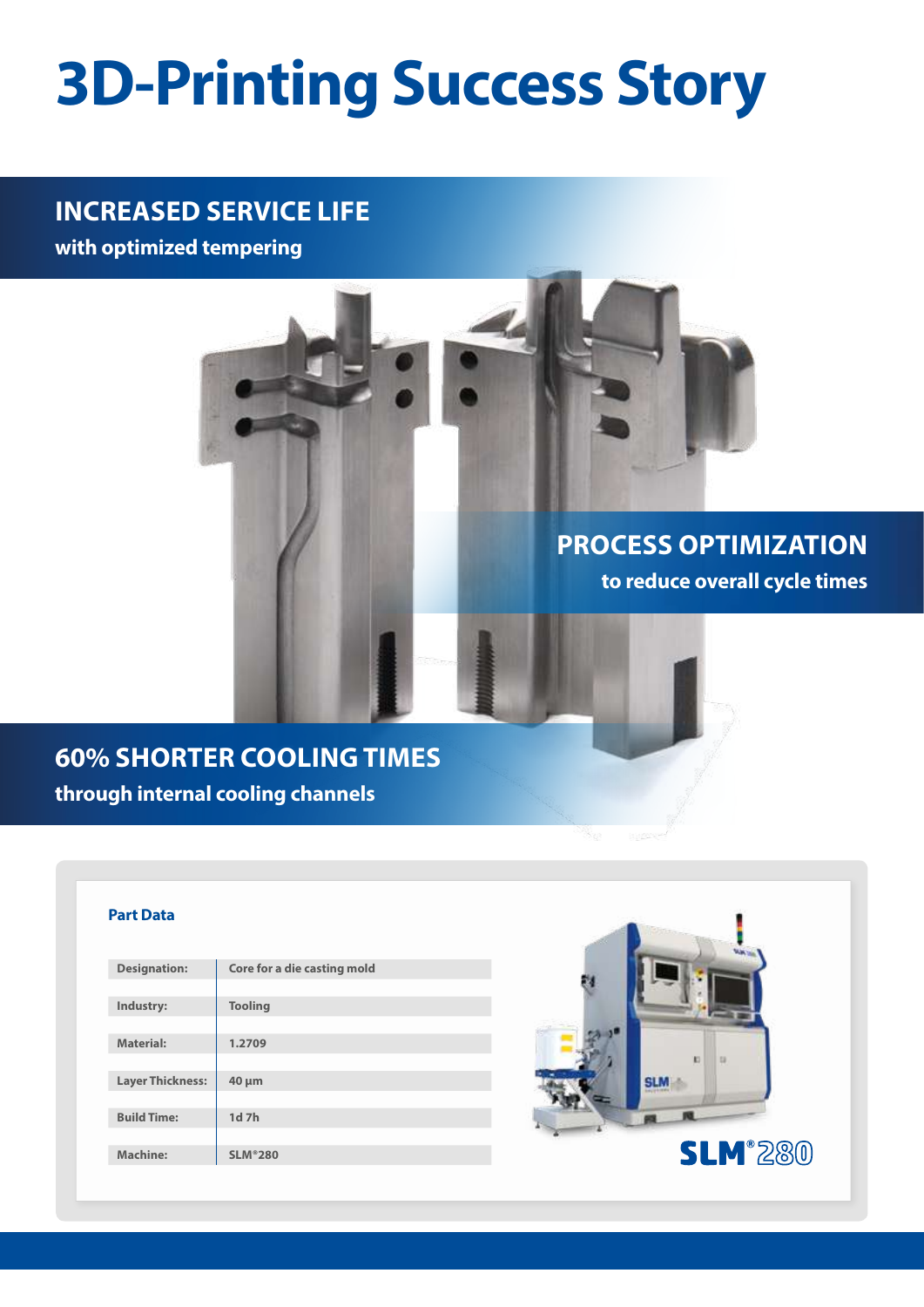## **Current Situation**

#### **Almost 70 years of experience from tool construction and pressure die-casting**

Oskar Frech GmbH began industrial 3D printing over a decade ago and introduced the first FGS (Frech Gating System) distributors for branch gate die-casting in 2007. Without additive manufacturing technology, this FGS procedure would not be possible. The further development of in-house additive capabilities was the next logical step, and subsequently an SLM®280 machine was procured in 2015.

The main applications of additive procedures in diecasting at Oskar Frech are the aforementined FGS distributors, prototypes and inserts for die-casting molds with the conformal cooling.

For tempering (heating and cooling) segments special channels inside the insert are produced through additive manufacturing. Their structure and form are optimally adapted to the geometry of the specific insert and its function in the die-casting mold. So that the tempering is efficient, the channels must be close to the surface (the contour) of the component.

Thanks to years of experience in tool construction, specialist expertise and an in-depth understanding of die-casting processes, FRECH is able to create the optimal conformal cooling design to optimize thermal processes in die-casting, shorten the process cycle and improve the quality of the product.

## **Innovations with Selective Laser Melting**

#### **Conformal cooling for mold inserts**

Oskar Frech currently processes two materials on thier SLM®280 machine – an aluminum alloy and tool steel 1.2709. While the aluminum alloy is primarily used to produce prototypes, inserts for die-casting molds with special, complex internal tempering channels for conformal cooling are produced from tool steel 1.2709 on the selective laser melting machine.

The conformal cooling of die-casting mold inserts creates new opportunities for the efficient tempering of cores, wipers and even anvils. Thus, thanks to the conformal cooling designed by Oskar Frech, significant improvements in the process, as well as the quality of the manufactured parts can be achieved.



SLM®280 at Oskar Frech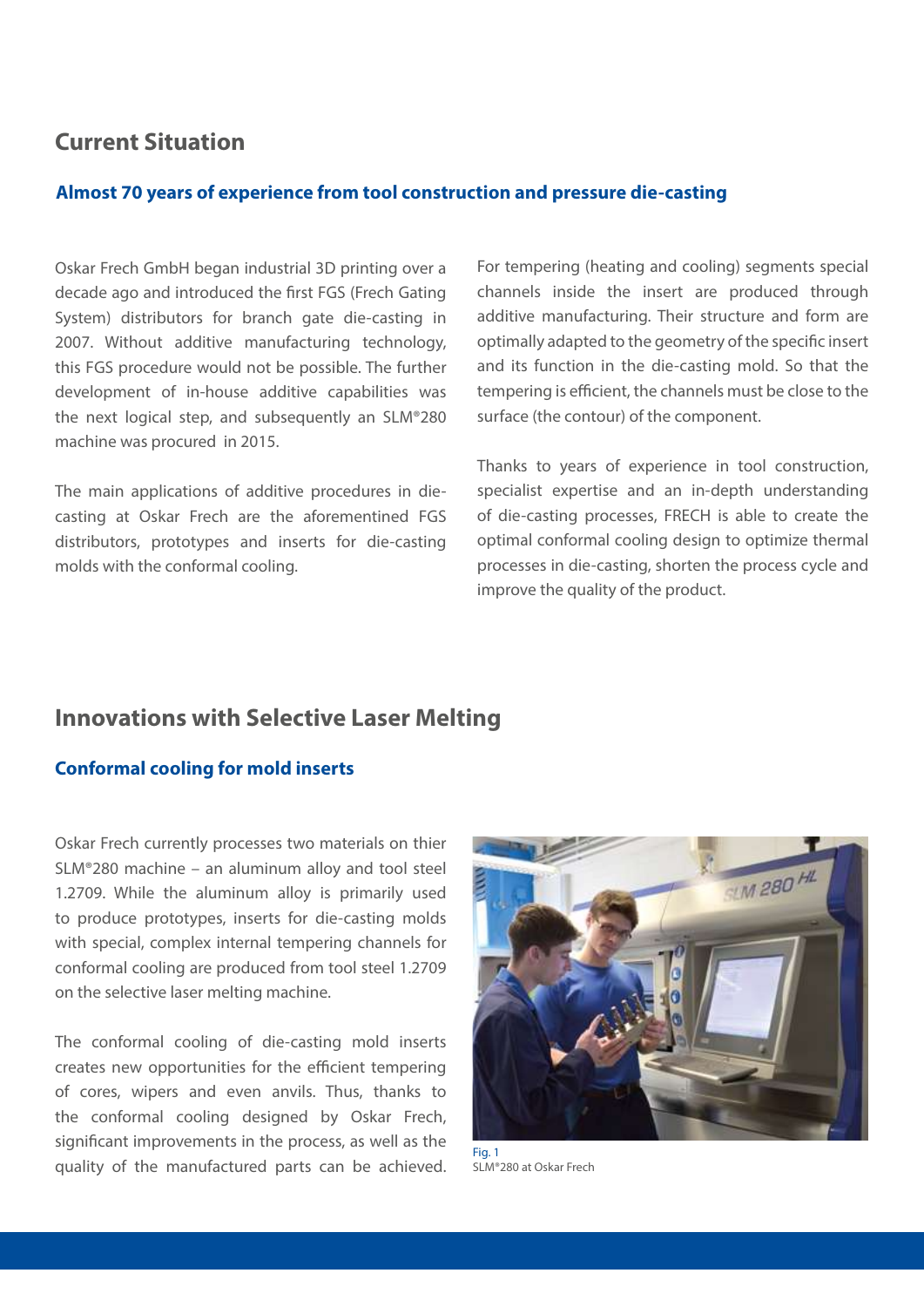Cooling time is reduced from 12 to five seconds, a reduction of nearly 60% achieved with the help of the cooling channels in the cores, wipers and anvils. Consequently, the total process cycle was shortened by over 12% while the manufactured parts exhibit no material defects, only isolated pores and small cavities.

Alongside the increased profitability of the die-casting process and the higher component quality, additional advantages of conformal cooling are realized. Spray processes can be optimized, for example with "minimal spray," and service life of the mold is increased.



Fig. 2 CAD file of a core with conformal cooling channels inside the insert

### **Oskar Frech GmbH & Co. KG**

Oskar Frech GmbH & Co. KG is a world market leader in die-casting machinery for both hot and cold chamber processes. The company currently employs around 800 people worldwide, with 430 employed in the company headquarters in Schorndorf-Weiler, Germany, with locations in Plüderhausen, Urbach and Velbert.

The company was founded in 1949 by Oskar Frech in Schorndorf near Stuttgart as a manufacturer of casting and injection molds. In 1965, the mechanical engineer Wolfgang Frech took over the company. A driving force of the company, Wolfgang Frech was responsible for the expansion of the product range to cold chamber die-casting machinery as well as the international focus of the company and its 20 subsidiaries.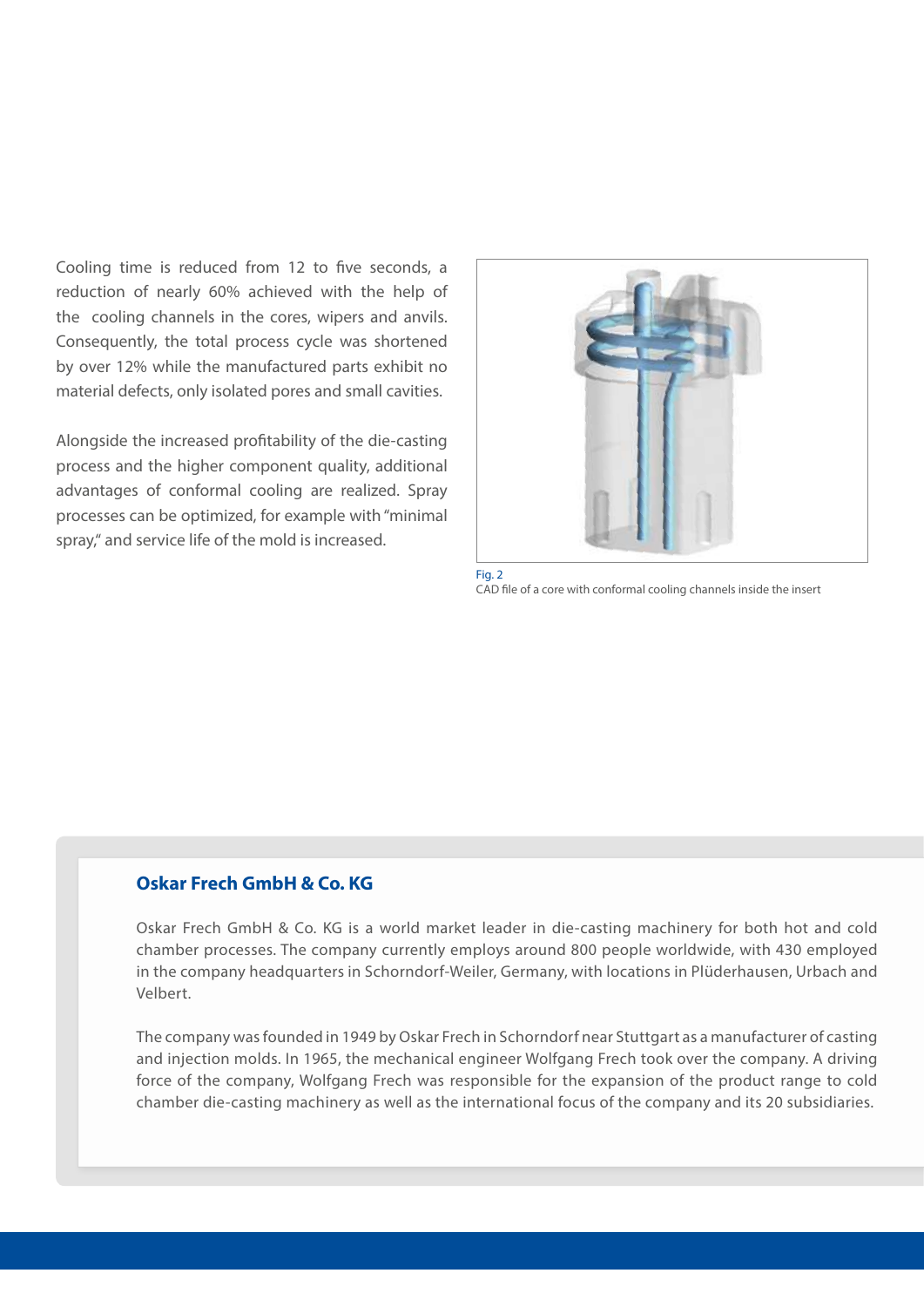

## **Summary**

## **Die-casting mold insert with conformal cooling channels**

- 60% reduction in cooling time
- 12% shorter cycle times through shorter spraying and cooling
- **IMPROMEDIATE:** Improvement of the surface structure of die-casting components through 3D-Printing
- Reduction of mold separating agent
- Increased mold service life
- **Highest quality and perfection in the production of** die-casting machinery and tools



Since then, Oskar Frech GmbH & Co. KG has distinguished itself through the highest quality and perfection in the production of die-casting machinery and tools. Wherever reliability and safety are a priority, the latest technology, the worldwide dedicated customer support and comprehensive service program guarantee customer satisfaction.